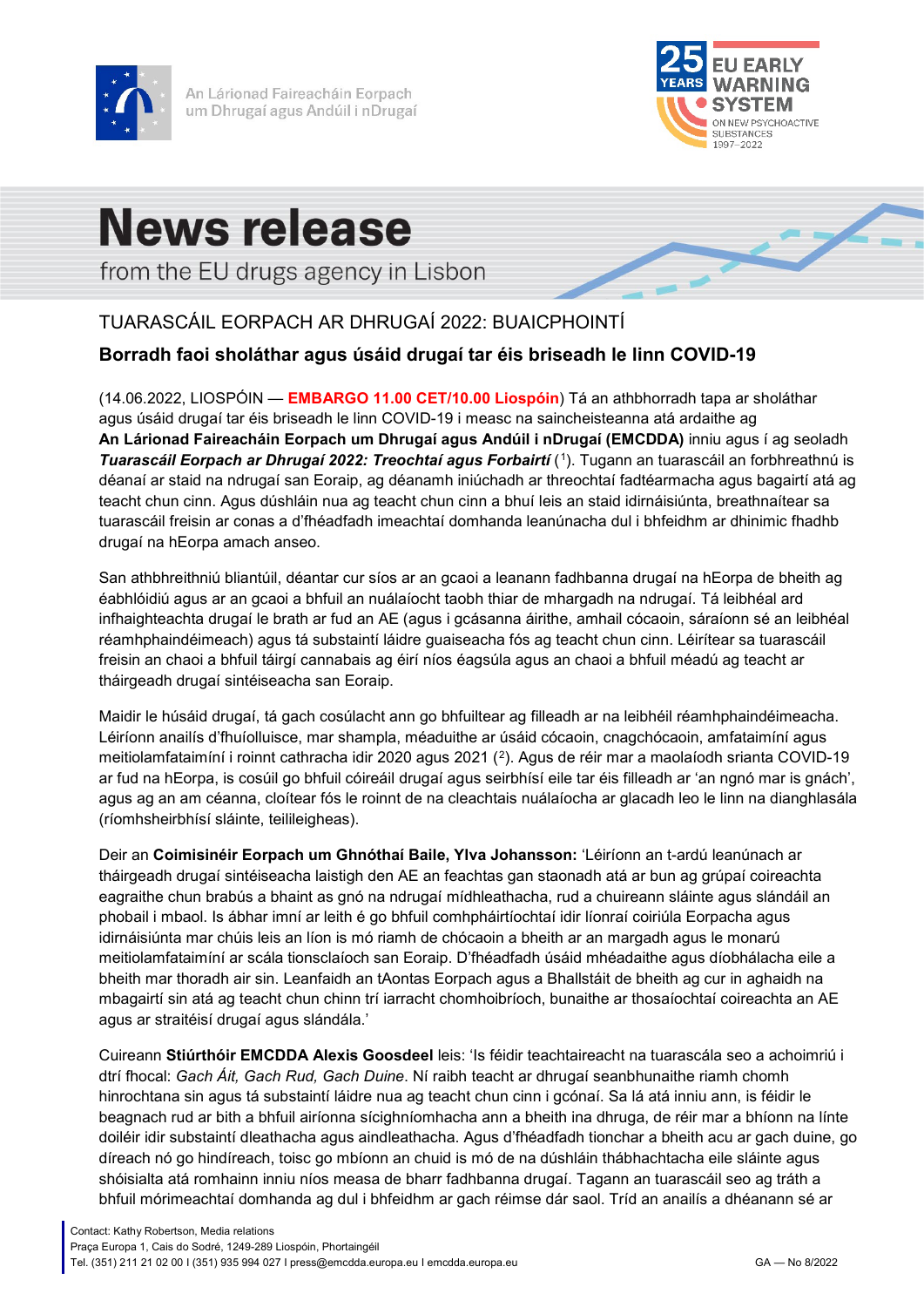#### **EMBARGO 11.00 CET/10.00 Liospóin** 14.06.2022

threochtaí reatha agus ar bhagairtí atá ag teacht chun cinn, scrúdaíonn sé conas a d'fhéadfadh tionchar a bheith ag na forbairtí sin ar fhadhbanna drugaí san Eoraip amach anseo. Creidim go láidir nach bhféadfaimid dul i ngleic leis na saincheisteanna casta beartais i réimse na ndrugaí mura bhfuil mar bhonn lenár bhfreagraí tuiscint chothrom fianaise-bhunaithe ar an bhfadhb'.

#### **Leanann substaintí guaiseacha sícighníomhacha nua de bheith fós ar fáil - ag díriú ar cháitíonóin**

Leanann [Substaintí sícighníomhacha nua](https://www.emcdda.europa.eu/topics/nps_en) (NPSanna) de bheith ar fáil san Eoraip ag ráta de shubstaint amháin in aghaidh na seachtaine, rud a chruthaíonn dúshlán sláinte poiblí. In 2021, tuairiscíodh 52 druga nua den chéad uair trí [Chóras Réamhrabhaidh an AE](https://www.emcdda.europa.eu/publications/topic-overviews/eu-early-warning-system_en) (EWS), ag tabhairt líon iomlán na NPSanna a ndearna an EMCDDA faireachán orthu go 880. In 2021, tuairiscíodh don chéad uair, 6 [ópóideach shintéiseachan](https://www.emcdda.europa.eu/spotlights/fentanils-and-other-new-opioids_en)ua, 6 [cháitíonón shintéiseacha](https://www.emcdda.europa.eu/topics/synthetic-cathinones_en) nua agus 15 [channaibionóideach shintéiseachan](https://www.emcdda.europa.eu/topics/synthetic-cannabinoids_en)ua. Foilsítear tuarascáil nua ar éachtaí an EWS inniu agus mar a ndéanann an líonra ceiliúradh 25 bliain ar an bhfód ([3\)](#page-3-2).

Urghabhadh méideanna níos airde de NPSanna san Eoraip in 2020 (AE 27, an Tuirc agus an Iorua), arbh fhiú 6.9 tonna ar an iomlán (41 100 urghabháil). Den ábhar a urghabhadh, cáitíonóin shintéiseacha a bhí i 3.3 tona de, a dhíoltar go minic mar athchur ar spreagthaigh sheanbhunaithe (m.sh. cócaon, MDMA). Tar éis rialuithe ar cháitíonóin shintéiseacha sa tSín, tháinig formhór na gcainníochtaí móra de na substaintí sin a rinneadh gáinneáil orthu chuig an Eoraip in 2020 ón India, rud a léiríonn oiriúnú an mhargaidh do rialuithe dlíthiúla agus briseadh soláthair, is dócha. Ag deireadh na bliana 2021, bhí an **EMCDDA** ag déanamh faireacháin ar 162 cáitíonón shintéiseacha, rud a fhágann gurb é an dara catagóir is mó de NPSanna atá á bhreathnú tar éis cannaibionóidigh shintéiseacha (faireachán á dhéanamh ar 224 díobh sin). Le líon mór de gháinneáil cáitíonóin shintéisigh chuig an Eoraip nach bhfacthas riamh agus tuairiscí ar dhíobháil (m.sh. nimhiú) , spreagadh freagraí nua ar an bhfadhb. Rinneadh measúnú riosca ar dhá cháitíonón shintéiseach[a3-MMC](https://www.emcdda.europa.eu/news/2022/3/european-commission-adopts-measures-control-two-harmful-new-drugs_en)  [agus 3-CMC](https://www.emcdda.europa.eu/news/2022/3/european-commission-adopts-measures-control-two-harmful-new-drugs_en) in 2021 agus mhol an Coimisiún Eorpach rialú a dhéanamh orthu ar fud an Aontais Eorpaigh.

#### **Cannabas — forbairtí nua don druga aindleathach is coitianta san Eoraip**

Tá dúshláin nua á gcruthú ag forbairtí i réimse an channabais i ndáil leis an gcaoi a dtugann tíortha aghaidh ar fhadhbanna a ghabhann leis an druga aindleathach is mó a úsáidtear san Eoraip. Tá táirgí cannabais ag éirí níos éagsúla, lena n-áirítear eastóscanna agus iteáin channabais (ábhar le méid ard THC) agus táirgí CBD (ábhar le méid íseal THC). Tá timpeallacht bheartais cannabais na hEorpa ag athrú freisin, agus raon feidhme na mbeartas ag leathnú de réir a chéile. Chomh maith le rialú cannabais aindleathaigh, cumhdaítear le beartais anois rialú cannabais chun críocha leighis agus úsáidí eile.

In 2020, b'ionann meánchion THC de roisín cannabais agus 21 %, beagnach dhá oiread níos mó ná an cion de channabas luibhe (11 %), arb ionann le haisiompú ar an treocht a chonacthas le blianta beaga anuas, nuair a bhí neart níos airde ag cannabas luibhe de ghnáth. Léiríonn sé seo nuálaíocht sa mhargadh mar is cosúil gur fhreagair táirgeoirí roisín, ó lasmuigh den AE de ghnáth, d'iomaíocht ó channabas luibhe a tháirgtear san Eoraip. Dírítear aird sa tuarascáil freisin ar an imní atá ann faoi tháirgí cannabais aindleathacha a thruaillmheascadh le cannaibionóidigh shintéiseacha, ar féidir leo a bheith an-láidir agus tocsaineach. D'fhéadfadh sé nach mbeadh a fhios ag úsáideoirí a chreideann gur cheannaigh siad táirgí cannabais nádúrtha go bhfuil cannaibionóidigh shintéiseacha i dtáirge éigin agus go bhfuil siad i mbaol ó rioscaí sláinte níos mó.

#### **Comharthaí go bhfuil méadú ar tháirgeadh drugaí, ar gháinneáil agus ar infhaighteacht drugaí san Eoraip**

Díchóimeáladh níos mó ná 350 saotharlann táirgthe drugaí mídhleathacha in 2020, lena n-áirítear roinnt láithreán táirgthe cócaoin, meitiolamfataimín agus cáitíonóin ar scála mór. Tugann an anailís is déanaí le fios go bhfuil infhaighteacht cócaoin san Eoraip fós ard, rud a fhágann go bhfuil raon de bhagairtí sláinte ann dá bharr. Urghabhadh an líon is airde riamh de 213 tonna cócaoin san AE in 2020 (202 tona in 2019), agus díchóimeáladh 23 saotharlann (15 díobh in 2019) ([4](#page-3-3)).

Tá infhaighteacht amfataimíní ard go leor freisin agus tá seans go bhfuil sí sin ag méadú go fóill. In 2020, d'urghabh Ballstáit AE 21.2 tonna (15.4 tona in 2019) an líon is airde riamh agus díchóimeáladh 78 saotharlann amfataimín (38 in 2019). Sa tuarascáil, dírítear ar líon méadaitheach na n-áiseanna táirgthe meitiolamfataimín ar scála mór agus ar mheánscála a rinneadh a dhíchóimeál san Eoraip. Tháinig athrú ar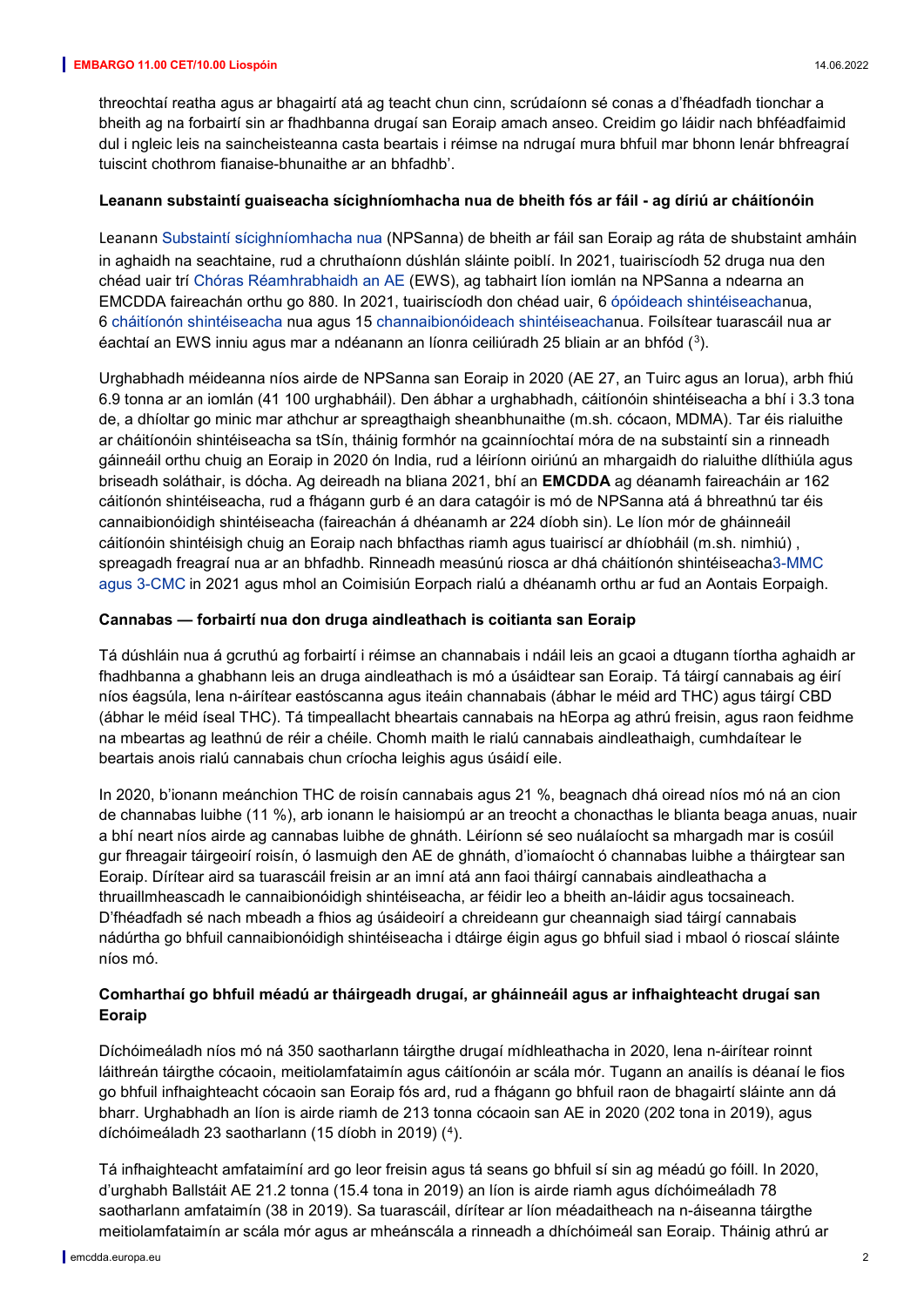tháirgeadh agus ar sholáthar meitiolamfataimín san Eoraip le déanaí. Cruthaíonn an fhorbairt sin riosca maidir le hinfhaighteacht níos leithne agus baol úsáide méadaithe.

Bhí líon na saotharlann MDMA a díchóimeáladh (29) measartha cobhsaí in 2020. Ina theannta sin, díchóimeáladh 15 láithreán táirgthe cáitíonóin (5 in 2019) agus urghabhadh 860 kg de réamhtheachtaithe ceimiceacha le haghaidh táirgeadh cáitíonóin (438 in 2019). Cé nach bhfuil sé chomh coitianta, díchóimeáladh saotharlanna aindleathacha inar táirgeadh hearóin, céataimín, GBL agus DMT san AE in 2020 freisin.

Is í an phríomhcheist a thagann chun solais sa tuarascáil ná cibé an bhfuil nó nach bhfuil meath ag teacht ar mhargaí drugaí ar an idirlíon dorcha. Is cosúil go raibh tionchar ag roinnt fachtóirí ar ghníomhaíocht ar na margaí seo (m.sh gníomhaíocht um fhorghníomhú an dlí, fadhbanna seachadta, camscéimeanna). Ag deireadh 2021, thit an t-ioncam measta go suntasach go dtí beagán faoi EUR 30 000 in aghaidh an lae, (i gcomparáid le EUR 1 mhilliún in aghaidh an lae in 2020). Is cosúil go bhfuil na meáin shóisialta agus aipeanna teachtaireachtaí meandracha i bhfabhar mar fhoinse soláthair níos sábháilte agus níos áisiúla, rud a chuireann béim ar an ngá atá le freagraí sa réimse seo.

#### **Tá gá le seirbhísí cóireála agus laghdaithe díobhála a mhéadú**

Leagann tuarascáil an lae inniu béim ar an ngá atá le seirbhísí cóireála agus laghdaithe díobhála a mhéadú san Eoraip do dhaoine a insteallann drugaí. In 2020, ba iad an **tSeicia, an Spáinn, Lucsamburg** agus an **Iorua** na tíortha amháin a tuairiscíodh comhlíonadh le spriocanna 2020 na hEagraíochta Domhanda Sláinte (WHO) de 200 steallaire a sholáthar in aghaidh na bliana in aghaidh an duine a insteallann drugaí agus an duine a insteallann drugaí in aghaidh na bliana agus cóireáil agónaí ópóideach (OAT) a chur ar fáil do 40 % den daonra úsáideoirí ardriosca ópóideach, fachtóir cosanta i gcoinne ródháileog drugaí. In 2020, measadh go raibh milliún úsáideoir ard-riosca opióideach san AE agus 514 000 cliant i mbun OAT, rud a thugann le tuiscint go raibh clúdach cóireála iomlán de 50 % i gceist. Tá difríochtaí móra le brath ó thír go tír, áfach, agus níl soláthar cóireála leordhóthanach fós i go leor Ballstát AE.

Tá baint ag instealladh drugaí le fadhbanna sláinte tromchúiseacha, cosúil le galair thógálacha, ródháileog agus básanna. Cé go bhfuil laghdú ag teacht ar instealladh hearóin, tá imní ag dul i méid faoi instealladh raon níos leithne de shubstaintí, lena n-áirítear amfataimíní, cócaoin, cáitíonóin shintéiseacha, opióidigh ar oideas agus cógais eile.

Fuair thart ar 5 800 duine bás de bharr ródháileoige, a bhain le drugaí aindleathacha, san AE in 2020. Baineann an chuid is mó de na básanna sin le tocsaineacht ildrugaí, agus de ghnáth bíonn meascáin d'ópióidigh aindleathacha, drugaí aindleathacha eile, cógais agus alcól i gceist ([5](#page-3-4)). Taobh le hinfhaighteacht ard cócaoin san Eoraip, tugann tuairiscí le fios go bhféadfadh méadú a bheith tagtha ar úsáid cnagchócaoin agus tá sé sin le feiceáil anois i measc úsáideoirí leochaileacha drugaí i níos mó cathracha agus tíortha araon. De ghnáth caitear cnagchócaon, ach is féidir é a instealladh freisin, agus tá sé nasctha le raon díobhála sláinte agus sóisialta (m.sh. galair thógálacha agus foréigean). Léiríonn treochtaí fadtéarmacha tuairim is 7 000 cliant ag dul isteach i gcóireáil drugaí le fadhbanna de bharr cnagchócaoin san Eoraip in 2020, líon faoi thrí ar an líon in 2016.

#### **An staid idirnáisiúnta: dúshláin nua agus bagairtí féideartha**

D'fhéadfadh tionchar a bheith ag forbairtí idirnáisiúnta ar fhadhbanna drugaí san Eoraip. Déantar breithniú i dtuarascáil an lae inniu ar na forbairtí is déanaí san **Afganastáin** agus san **Úcráin** agus na himpleachtaí féideartha do réimse na ndrugaí a d'fhéadfadh a bheith leo. Cé go bhfuil sé ró-luath tionchar iomlán na nimeachtaí sin a mheas, beidh gá le faireachán spriocdhírithe ar an gcás chun eolas a chur ar fáil do bheartas agus do fhreagairtí.

In ainneoin thoirmeasc 2022 an Talaban ar tháirgeadh, díol agus gáinneáil drugaí aindleathacha san **Afganastáin**, is cosúil go bhfuil saothrú poipín fós ar bun. Mar thoradh ar fhadhbanna airgeadais reatha na tíre sin, d'fhéadfadh ioncam ó dhrugaí a bheith ina fhoinse ioncaim níos tábhachtaí amach anseo, rud a d'fhéadfadh méadú ar gháinneáil hearóin go dtí an Eoraip a bheith mar thoradh air. Príomhcheist eile is ea an mbeidh an Eoraip ina margadh tomhaltóra do mheitiolamfataimíní a tháirgtear san Afganastáin. Soláthraíonn táirgeoirí Eorpacha an druga sin don mhargadh AE faoi láthair. Tugadh táirgeadh mórscála meitiolamfataimín bunaithe ar